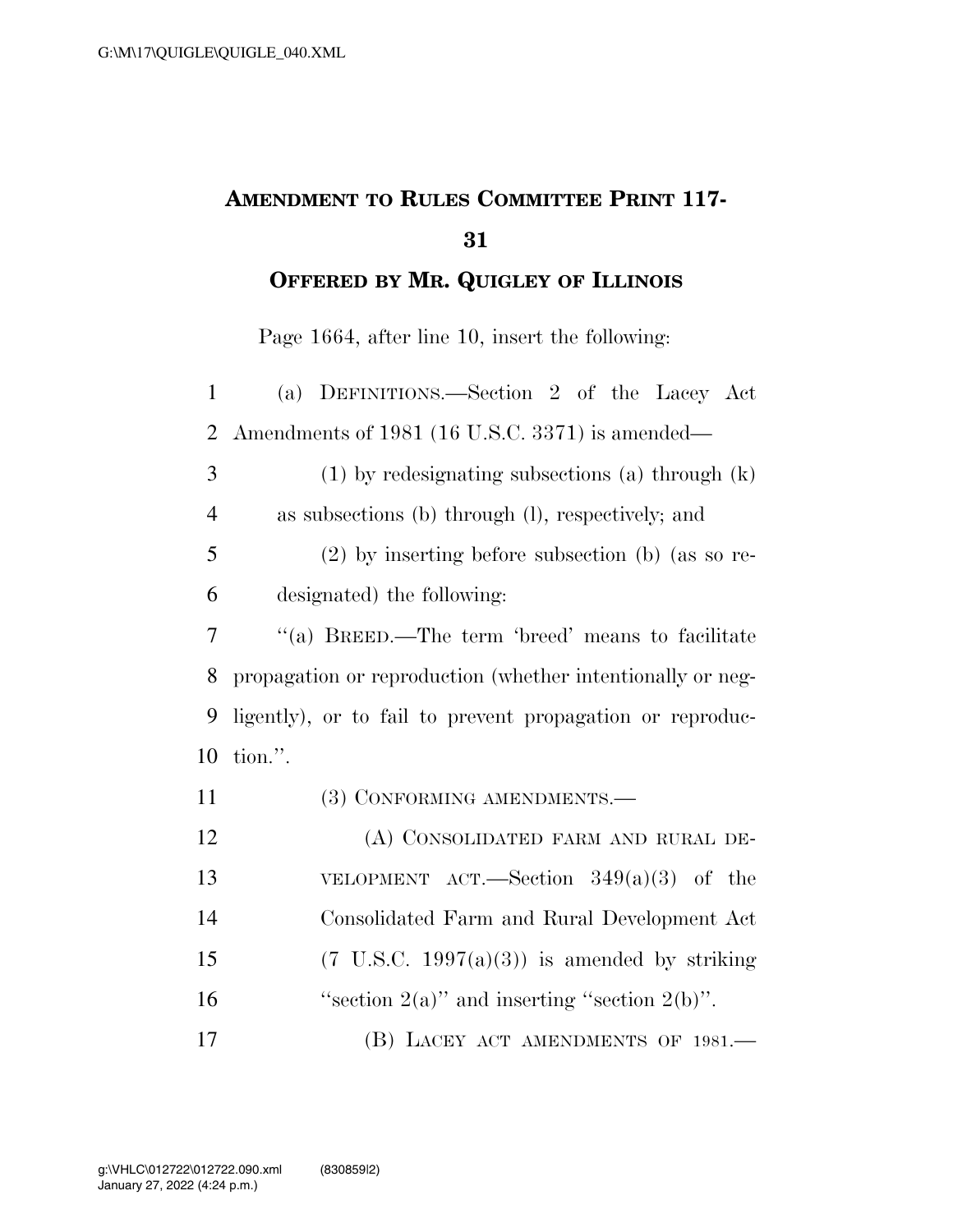| $\mathbf{1}$   | (i) Section $3(e)(2)(C)$ of the Lacey           |
|----------------|-------------------------------------------------|
| $\overline{2}$ | Act Amendments of 1981 (16 U.S.C.               |
| 3              | $3372(e)(2)(C)$ is amended—                     |
| $\overline{4}$ | $(I)$ in clause (ii), by striking               |
| 5              | "section $2(g)$ " and inserting "section"       |
| 6              | $2(h)$ "; and                                   |
| $\tau$         | (II) in clause (iii), by striking               |
| 8              | "section $2(g)$ " and inserting "section"       |
| 9              | $2(h)$ ".                                       |
| 10             | (ii) Section $7(e)$ of the Lacey Act            |
| 11             | Amendments of 1981 (16 U.S.C. 3376(c))          |
| 12             | is amended by striking "section                 |
| 13             | $2(f)(2)(A)$ " and inserting "section           |
| 14             | $2(g)(2)(A)$ ".                                 |
| 15             | (b) PROHIBITIONS.—Section 3 of the Lacey Act    |
| 16             | Amendments of 1981 (16 U.S.C. 3372) is amended— |
| $17\,$         | $(1)$ in subsection $(a)$ —                     |
| 18             | $(A)$ in paragraph $(2)$ —                      |
| 19             | (i) in subparagraph $(A)$ , by striking         |
| 20             | the semicolon at the end and inserting ";       |
| 21             | $\text{or}''$                                   |
| 22             | (ii) in subparagraph $(B)(iii)$ , by strik-     |
| 23             | ing "; or" and inserting a semicolon; and       |
| 24             | (iii) by striking subparagraph $(C)$ ;          |
| 25             | and                                             |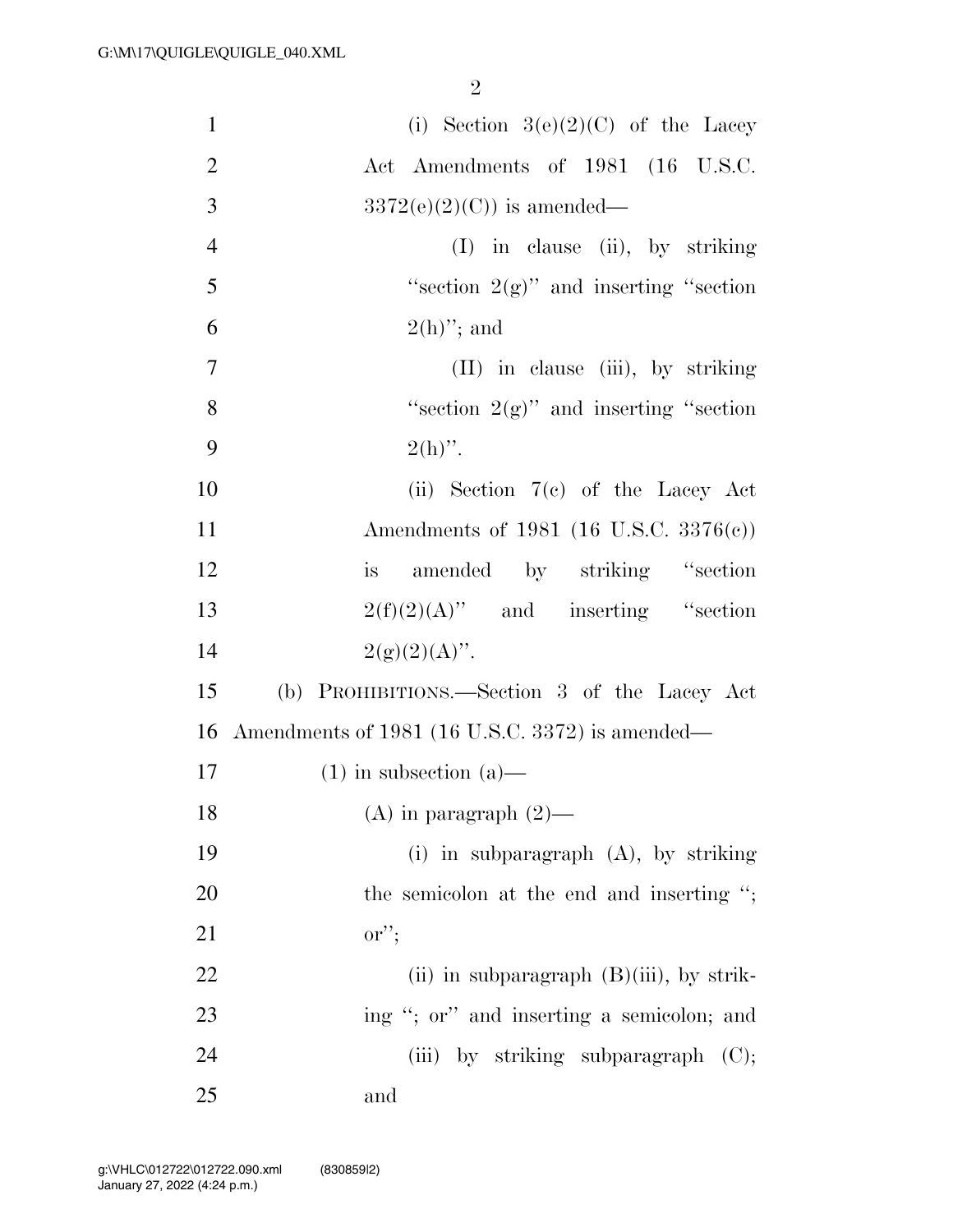| $\mathbf{1}$   | (B) in paragraph $(4)$ , by striking " $(1)$           |
|----------------|--------------------------------------------------------|
| $\overline{2}$ | through $(3)$ " and inserting " $(1)$ through $(3)$ or |
| 3              | subsection $(e)$ "; and                                |
| $\overline{4}$ | $(2)$ by amending subsection (e) to read as fol-       |
| 5              | lows:                                                  |
| 6              | "(e) CAPTIVE WILDLIFE OFFENSE.—                        |
| 7              | " $(1)$ IN GENERAL.—It is unlawful for any per-        |
| 8              | son to import, export, transport, sell, receive, ac-   |
| 9              | quire, or purchase in interstate or foreign commerce,  |
| 10             | or in a manner substantially affecting interstate or   |
| 11             | foreign commerce, or to breed or possess, any pro-     |
| 12             | hibited wildlife species.                              |
| 13             | "(2) LIMITATION ON APPLICATION.—Paragraph              |
| 14             | $(1)$ does not apply to —                              |
| 15             | "(A) an entity exhibiting animals to the               |
| 16             | public under a Class C license from the Depart-        |
| 17             | ment of Agriculture, or a Federal facility reg-        |
| 18             | istered with the Department of Agriculture that        |
| 19             | exhibits animals, if such entity or facility holds     |
| 20             | such license or registration in good standing          |
| 21             | and if the entity or facility—                         |
| 22             | "(i) does not allow any individual to                  |
| 23             | come into direct physical contact with a               |
| 24             | prohibited wildlife species, unless that indi-         |
| 25             | vidual is—                                             |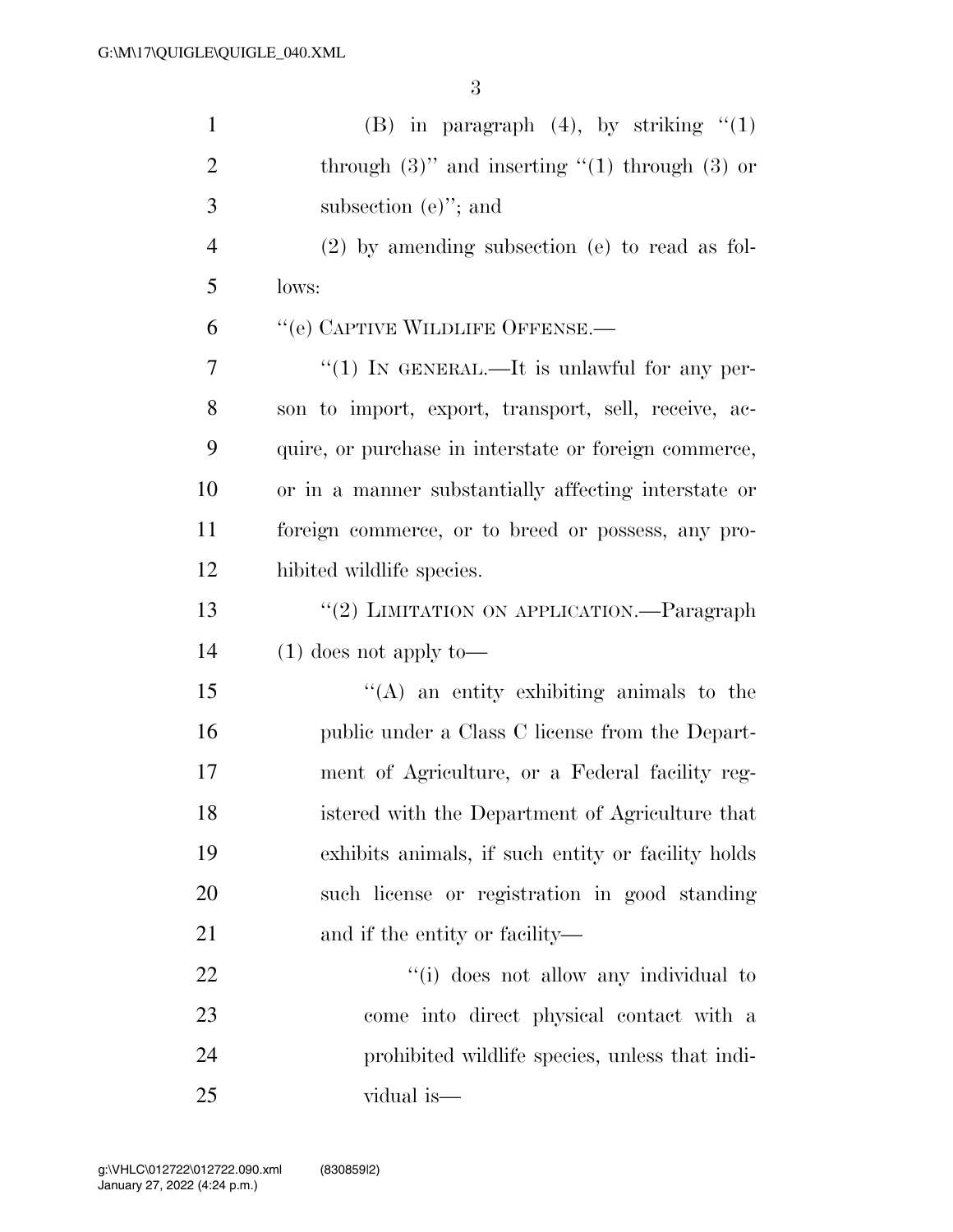| $\mathbf{1}$   | $\lq\lq$ (I) a trained professional em-     |
|----------------|---------------------------------------------|
| $\overline{2}$ | ployee or contractor of the entity or       |
| 3              | facility (or an accompanying employee       |
| $\overline{4}$ | receiving professional training);           |
| 5              | $\lq\lq$ (II) a licensed veterinarian (or a |
| 6              | veterinary student accompanying such        |
| 7              | a veterinarian); or                         |
| 8              | "(III) directly supporting<br>con-          |
| 9              | servation programs of the entity or fa-     |
| 10             | cility, the contact is not in the course    |
| 11             | of commercial activity (which may be        |
| 12             | evidenced by advertisement or pro-          |
| 13             | motion of such activity or other rel-       |
| 14             | evant evidence), and the contact is in-     |
| 15             | cidental to humane husbandry con-           |
| 16             | ducted pursuant to a species-specific,      |
| 17             | publicly available, peer-edited popu-       |
| 18             | lation management and care plan that        |
| 19             | has been provided to the Secretary          |
| 20             | with justifications that the plan—          |
| 21             | "(aa) reflects established                  |
| 22             | conservation science principles;            |
| 23             | incorporates genetic<br>$\lq (bb)$          |
| 24             | and demographic analysis of a               |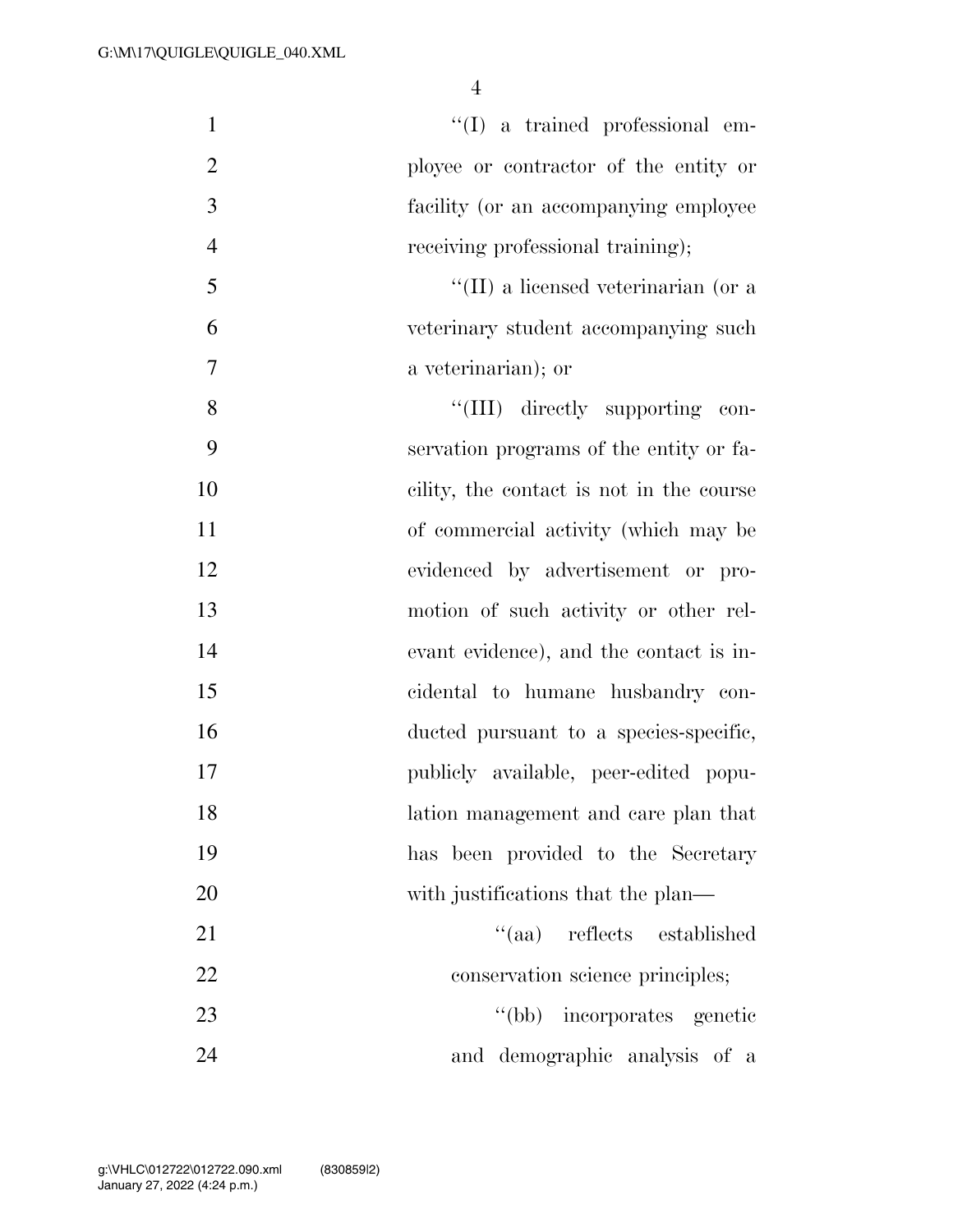| $\mathbf{1}$   | multi-institution population of                      |
|----------------|------------------------------------------------------|
| $\overline{2}$ | animals covered by the plan; and                     |
| 3              | "(cc) promotes animal wel-                           |
| $\overline{4}$ | fare by ensuring that the fre-                       |
| 5              | quency of breeding is appropriate                    |
| 6              | for the species;                                     |
| $\overline{7}$ | "(ii) ensures that during public exhi-               |
| 8              | bition of a lion (Panthera leo), tiger               |
| 9              | (Panthera tigris), leopard (Panthera)                |
| 10             | pardus), snow leopard (Uncia uncia), jag-            |
| 11             | (Panthera onca), cougar (Puma<br>uar                 |
| 12             | concolor), or any hybrid thereof, the ani-           |
| 13             | mal is at least 15 feet from members of              |
| 14             | the public unless there is a permanent bar-          |
| 15             | rier sufficient to prevent public contact;           |
| 16             | $\lq\lq$ (B) a State college, university, or agency, |
| 17             | or a State-licensed veterinarian;                    |
| 18             | $\lq\lq$ (C) a wildlife sanctuary that cares for     |
| 19             | prohibited wildlife species, and—                    |
| 20             | $f'(i)$ is a corporation that is exempt              |
| 21             | from taxation under section $501(a)$ of the          |
| 22             | Internal Revenue Code of 1986 and de-                |
| 23             | in sections $501(e)(3)$<br>scribed<br>and            |
| 24             | $170(b)(1)(A)(vi)$ of such Code;                     |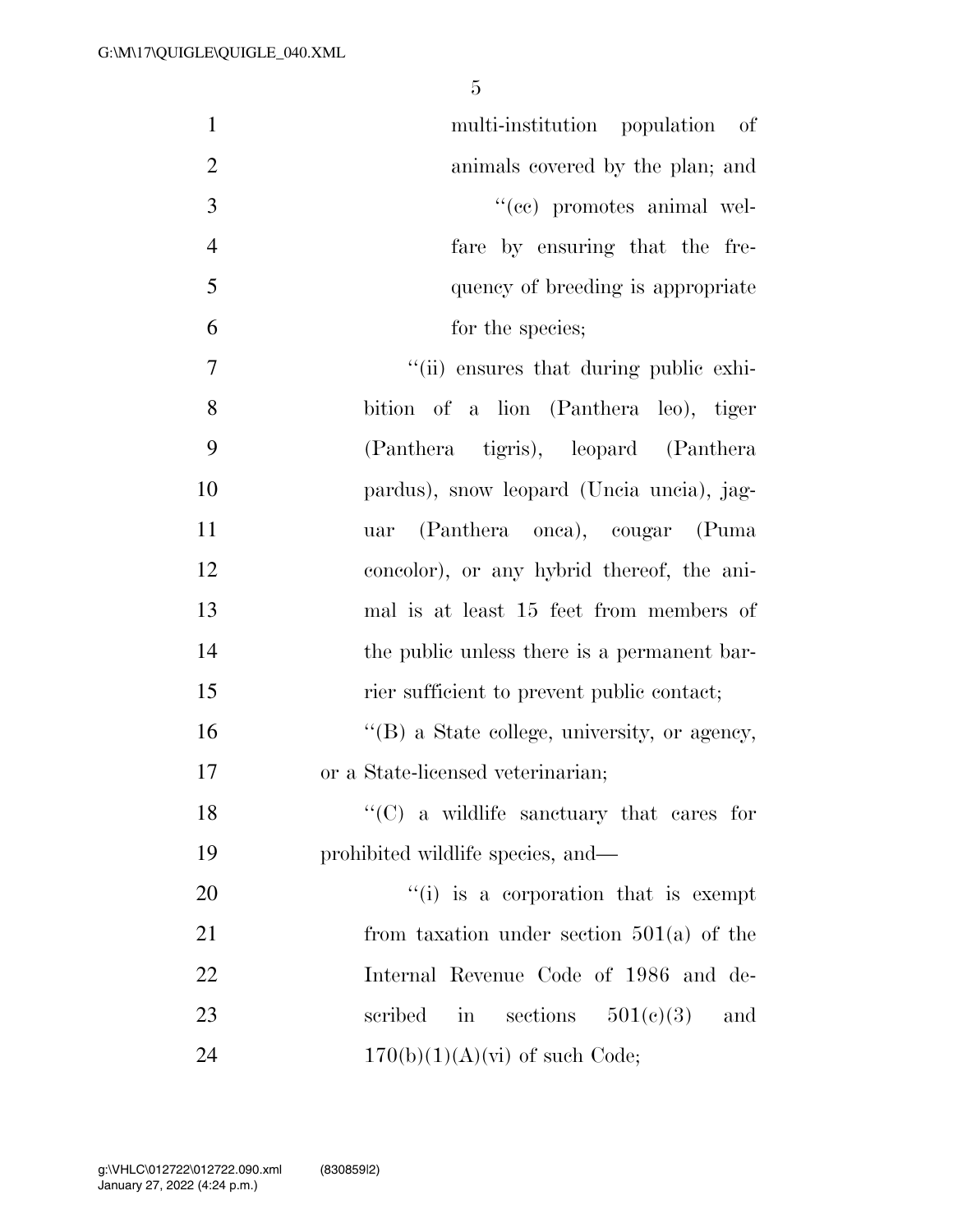| $\mathbf{1}$   | "(ii) does not commercially trade in                |
|----------------|-----------------------------------------------------|
| $\overline{2}$ | any prohibited wildlife species, including          |
| 3              | offspring, parts, and byproducts of such            |
| $\overline{4}$ | animals;                                            |
| 5              | "(iii) does not breed any prohibited                |
| 6              | wildlife species;                                   |
| 7              | "(iv) does not allow direct contact be-             |
| 8              | tween the public and any prohibited wild-           |
| 9              | life species; and                                   |
| 10             | $f'(v)$ does not allow the transportation           |
| 11             | and display of any prohibited wildlife spe-         |
| 12             | cies off-site;                                      |
| 13             | "(D) has custody of any prohibited wildlife         |
| 14             | species solely for the purpose of expeditiously     |
| 15             | transporting the prohibited wildlife species to a   |
| 16             | person described in this paragraph with respect     |
| 17             | to the species; or                                  |
| 18             | $\lq\lq(E)$ an entity or individual that is in pos- |
| 19             | session of any prohibited wildlife species that     |
| 20             | was born before the date of the enactment of        |
| 21             | the Big Cat Public Safety Act, and—                 |
| 22             | $f'(i)$ not later than 180 days after the           |
| 23             | date of the enactment of the such Act, the          |
| 24             | entity or individual registers each indi-           |
| 25             | vidual animal of each prohibited wildlife           |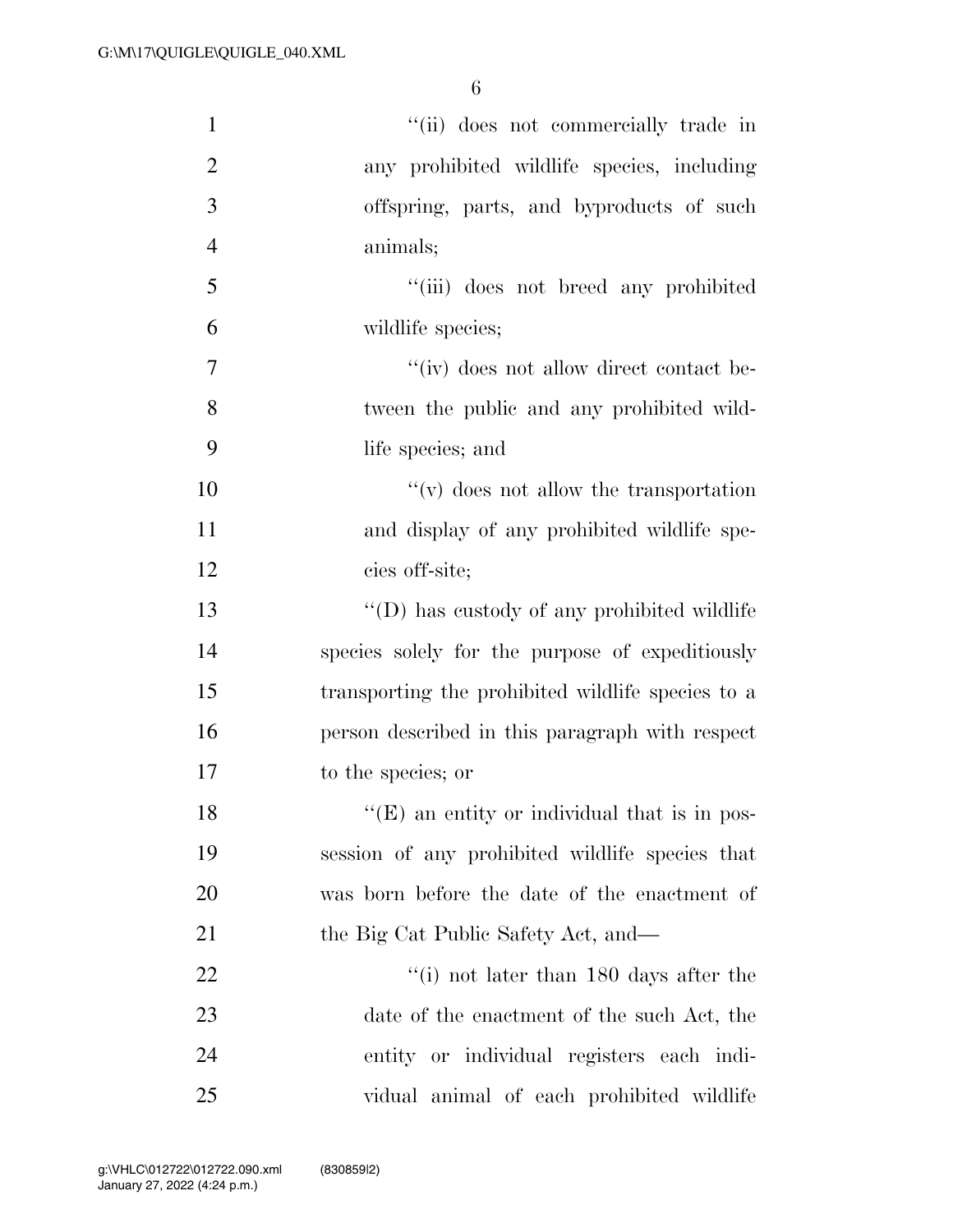| $\mathbf{1}$   | species possessed by the entity or indi-       |
|----------------|------------------------------------------------|
| $\overline{2}$ | vidual with the United States Fish and         |
| 3              | Wildlife Service;                              |
| $\overline{4}$ | "(ii) does not breed, acquire, or sell         |
| 5              | any prohibited wildlife species after the      |
| 6              | date of the enactment of such Act; and         |
| $\overline{7}$ | "(iii) does not allow direct contact be-       |
| 8              | tween the public and prohibited wildlife       |
| 9              | species.".                                     |
| 10             | (c) PENALTIES.-                                |
| 11             | (1) CIVIL PENALTIES.—Section $4(a)(1)$ of the  |
| 12             | Lacey Act Amendments of 1981 (16 U.S.C.        |
| 13             | $3373(a)(1)$ is amended—                       |
| 14             | (A) by inserting "(e)," after "(d),"; and      |
| 15             | $(B)$ by inserting ", (e)," after "subsection" |
| 16             | $(d)$ ".                                       |
| 17             | $(2)$ CRIMINAL PENALTIES.—Section 4(d) of the  |
| 18             | Lacey Act Amendments of 1981 (16 U.S.C.        |
| 19             | $3373(d)$ is amended—                          |
| 20             | (A) in paragraph $(1)(A)$ , by inserting       |
| 21             | "(e)," after "(d),";                           |
| 22             | $(B)$ in paragraph $(1)(B)$ , by inserting     |
| 23             | "(e)," after "(d),";                           |
| 24             | (C) in paragraph $(2)$ , by inserting "(e),"   |
| 25             | after $\lq (d)$ ,"; and                        |